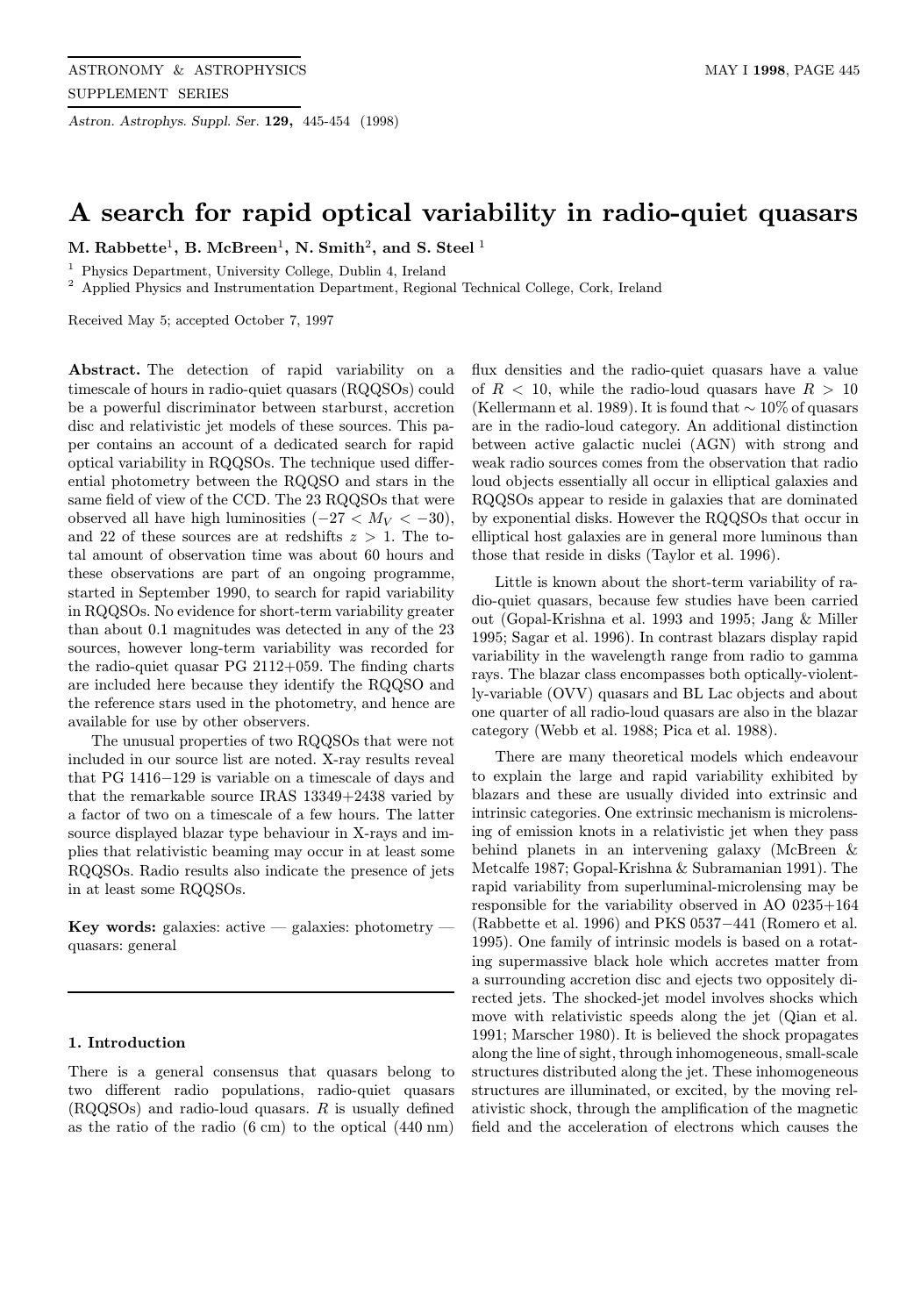variability in polarization and in flux density that are observed over a wide range of frequencies (Hughes et al. 1986). Another family of intrinsic models invokes numerous flares or hotspots in the accretion disk and the corona that is believed to surround the central engine (Wiita et al. 1992; Mangalam & Wiita 1993) and indeed a similar model has been proposed to explain X-ray variations in blazars (Abramowicz et al. 1991). The fact that RQQSOs generally lie on the far-infrared versus radio correlation (Sopp & Alexander 1991) suggest that star formation plays an important role in their radio emission. It has been suggested by Terlevich et al. (1992) that the low values of  $R$  in RQQSOs can be explained without jets or accretion discs, by postulating a circumnuclear starburst within a dense, high-metallicity nuclear environment. In this model the optical/UV and bolometric luminosity arises from young stars; the variability comes from cooling instabilities in the shell of compact supernova remnants and supernova flashes. Variability on intranight timescales is however difficult to explain with this model because of the short timescales involved. Furthermore radio-quiet and radioloud quasars have very different radio power outputs but have similar spectral shapes in the radio region and suggest that a significant fraction of the RQQSOs may be capable of producing powerful radio emission (Barvainis et al. 1996). Kellermann et al. (1994) found possible radio extensions up to about 300 kpc in a few RQQSOs and assert that for at least these few cases, the emission is too large to be starburst related (Stein 1996).

Recently, some evidence suggesting rapid optical variability in the RQQSOs PG  $0946+301$  and PG  $1444+407$ was reported by Sagar et al. (1996). They also reported long-term variability for four RQQSOs. Jang & Miller (1995) reported intranight variability for one RQQSO out of a sample of nine sources. Brinkmann et al. (1996) obtained ASCA observations of the radio-quiet, infrared quasar IRAS 13349+2438 and detected substantial X-ray variability on a timescale of only a few hours.

The results of the photometric observations of a sample of mainly high luminosity and high redshift RQQSOs are presented. The observations and data reduction are given in Sect. 2. The results including tables listing the differential photometry and some light curves are presented in Sect. 3. The discussion and conclusions are given in Sects. 4 and 5. Section 4 also includes a discussion on two remarkable RQQSOs, PG 1416−129 and IRAS 13349+2438. CCD images of the fields containing the radio-quiet quasars and reference stars used in the differential photometry are also included. A value of  $H_0 = 50 \text{ km s}^{-1} \text{ Mpc}^{-1}$  and  $q_0 = 0.5$  has been adopted.

### 2. Observations and data reduction

The radio-quiet quasars were selected from the catalogues of Véron-Cetty & Véron (1985); Hewitt & Burbidge (1987) and Irwin et al. (1991). All the sources are at high redshifts  $(z > 1)$  with the sole exception of PG 2112+059  $(z = 0.466)$  and the majority of the sources also have high absolute magnitudes  $(-27 < M_V < -30)$ . The photometric data presented here were obtained during a number of observing runs spanning a period of six years. The observations were carried out during September 1990, October/November 1991, August 1992, September 1992, February 1993, March 1994, December 1995 and May/June 1996. All the RQQSOs listed in Tables 1 and 2, were monitored during at least one of these observing periods between 1990 and 1996 and a few were observed over a number of years.

The observations were made with the one metre JK Telescope at the Observatorio del Roque de los Muchachos. A GEC CCD with  $380\times580$  pixels was used for the September 1990 and October/November 1991 runs. An EEV CCD with  $1246 \times 1152$  pixels and an image scale of 0.30 arcseconds pixel<sup>−</sup><sup>1</sup> was used for all the subsequent observing runs. The latter CCD was preferred because the larger field of view offered a greater choice of reference stars for the differential photometry. The seeing typically varied between 1.0 and 1.8 arcseconds.

The CCD fields containing the sources were observed through  $B$ ,  $V$  or  $R$ -band filters and integrations times varied between 3 and 14 minutes. The simultaneous observations of the source and several comparison stars allowed variations arising from fluctuations in atmospheric transmission and extinction to be removed. The radioquiet quasars and the reference stars used in the analysis are identified in the CCD images (Fig. 1). Where possible reference stars of comparable brightness and colour to the source were selected for the differential photometry. In all cases two or more reference stars were used. The CCD frames were processed using the standard software package IRAF. The DAOPHOT routine was used to carry out aperture-photometry on each star in the CCD frame. The differential magnitudes were then calculated for any pair of objects in the frame.

#### 3. Results

The dates of observations and the differential photometry results for each source are presented in Tables 1 and 2. The source name and redshift are given in Cols. 1 and 2. It should be noted that the right ascension (RA) and declination (DEC) of these sources are included with the finding charts (Fig. 1). The dates when each source was observed and the number of observations in each night per filter are presented in Cols. 3 and 4 respectively. The differential magnitudes  $(\Delta B, \Delta V, \Delta R)$  between the reference stars  $(R1, R2, R3)$  and the radio-quiet quasar  $(Q)$ are given in Col. 5. In cases where there was more than one observation of a source in a night, the average value of the differential magnitudes are given in Col. 5. The photometric error  $(1\sigma)$  is given in Col. 6.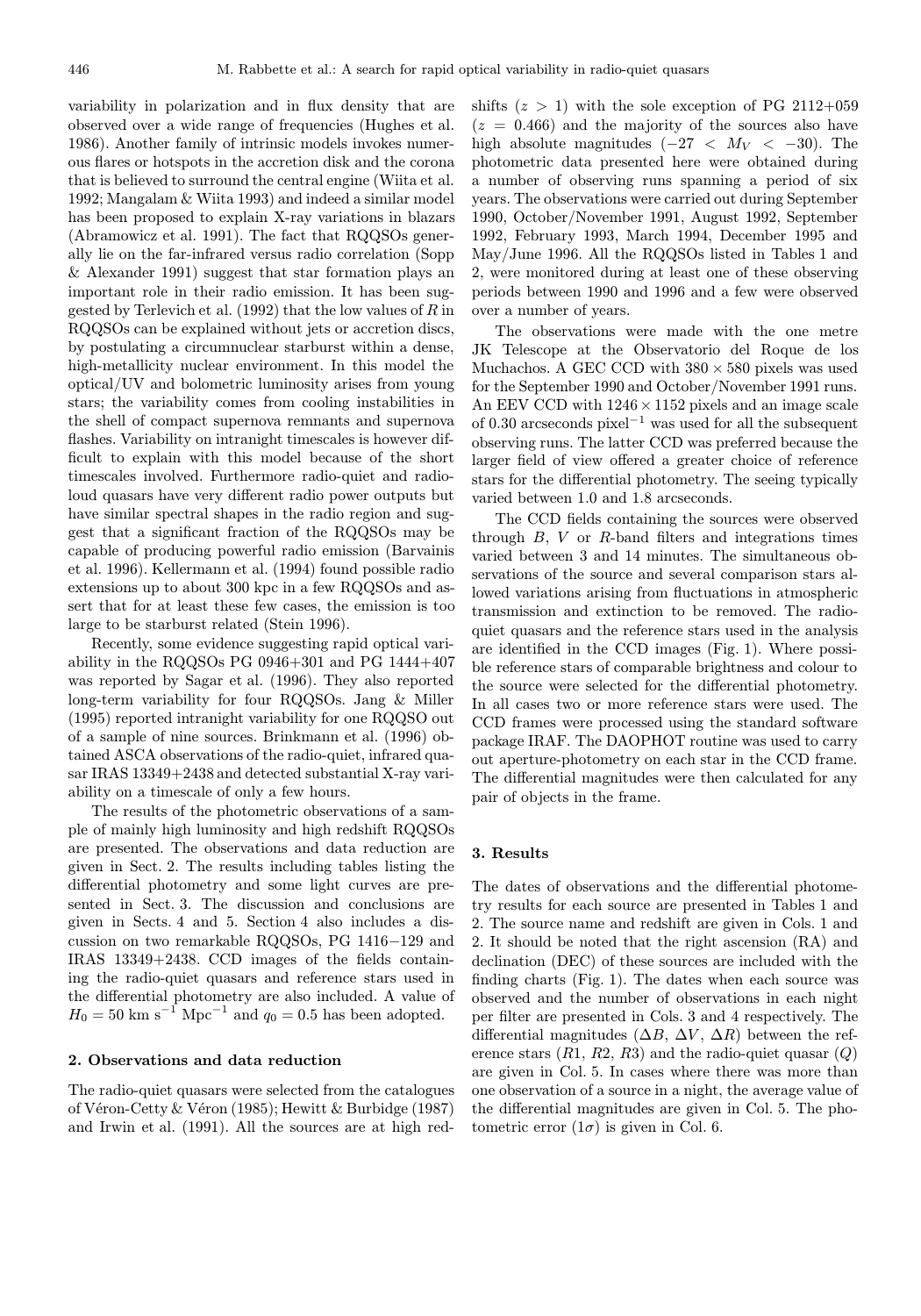

Fig. 1. The finding charts for the radio quiet quasars  $(RQQ)$  and the reference stars  $(R1, R2, R3)$  used in the differential photometry. Each frame is orientated so north is up and east to the left. The length of the bar is one arc minute. B1950 coordinates have been used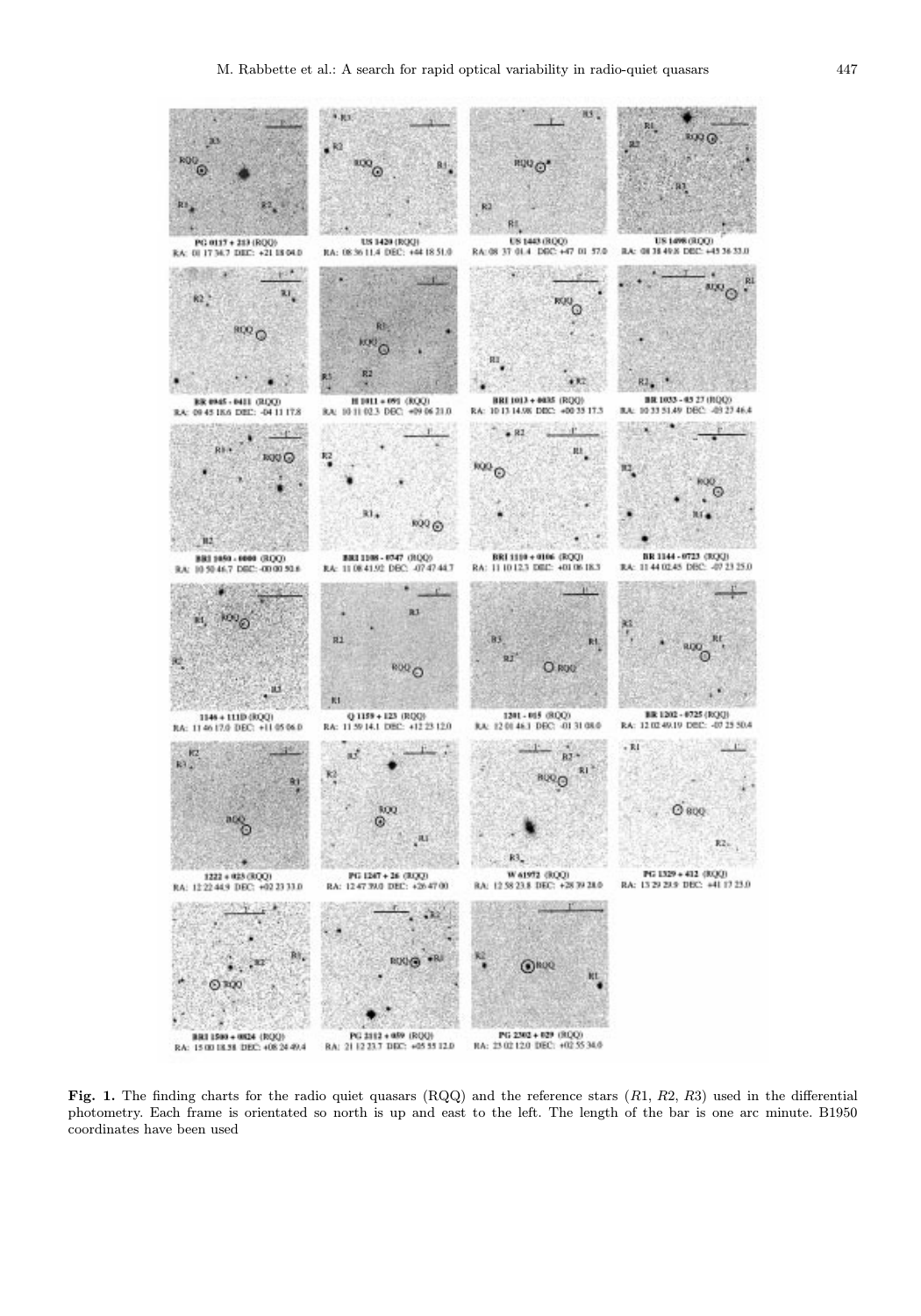

Fig. 2. Differential V band photometry between the radio quiet quasar PG 2112+059 (QSO) and three reference stars R1, R2 and R3 and differential photometry between the reference stars  $R1-R2$  and  $R1-R3$ . The star R3 was unobservable during September 1990, due to the small CCD field of view. The average relative magnitude per night is plotted



Fig. 3. Differential V band photometry between the radio quiet quasar PG 0117+213 (QSO) and the two reference stars R1 and R2 and differential photometry between the reference stars  $R1-R2$ . The origins of the time axes of the two upper plots are 00:50 UT on September 15 and 00:32 UT on September 19, 1990. The origins of the time axes of the lower plots are 22:12 UT on October 31 and 22:43 UT on November 1, 1991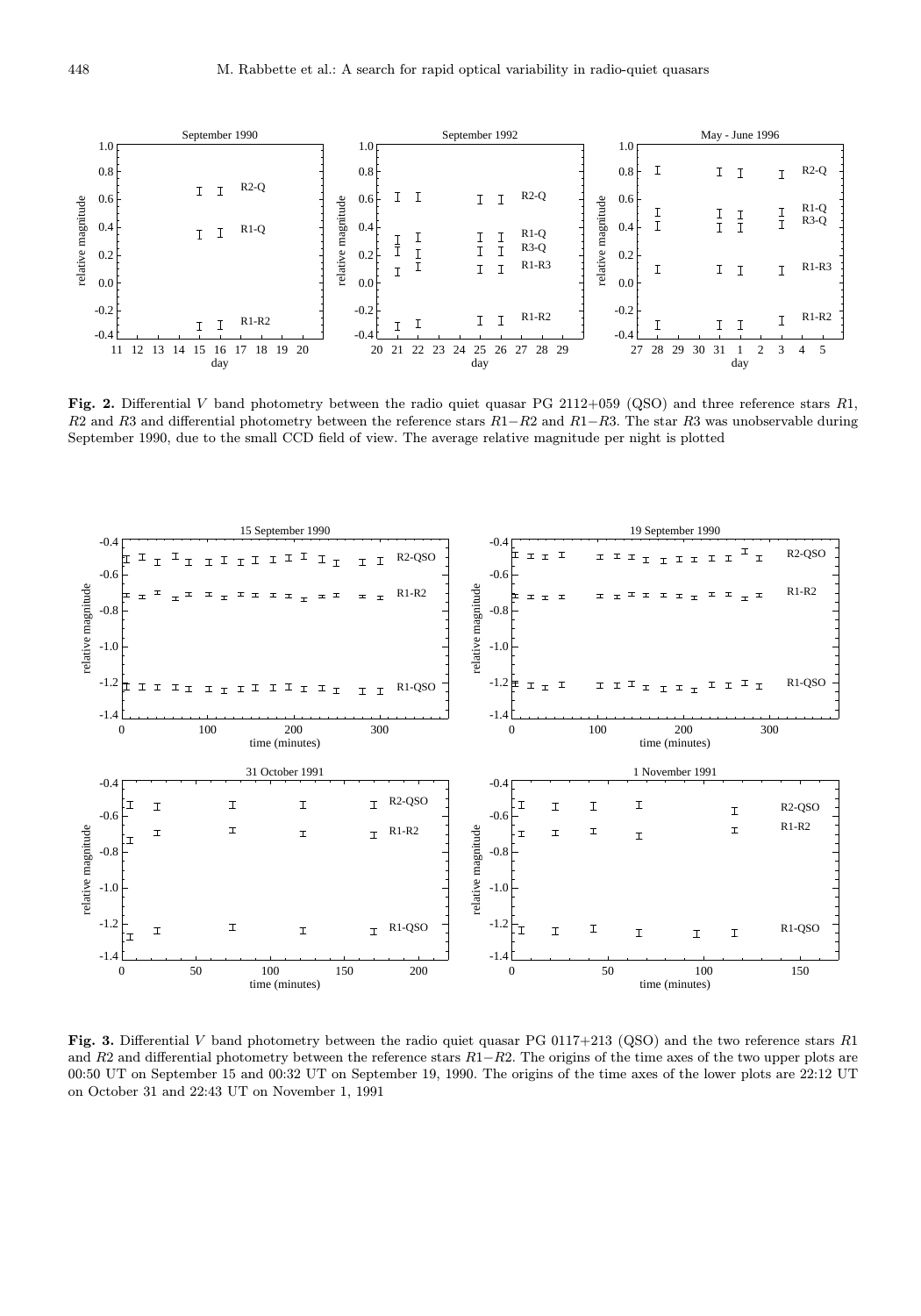|             |                  |                |                          | number of | differential magnitude   |                          |                                 |         |         |                                  |           |
|-------------|------------------|----------------|--------------------------|-----------|--------------------------|--------------------------|---------------------------------|---------|---------|----------------------------------|-----------|
| object Name | $\boldsymbol{z}$ | dates of       | obs.                     |           | $\Delta B$               | $\Delta V$               |                                 |         |         |                                  | error     |
|             |                  | obs.           | per filter               |           | $R1-Q$                   | $R2-Q$                   | $R3-Q$                          | $R1-Q$  | $R2-Q$  | $R3-Q$                           | $1\sigma$ |
| PG 0117+213 | 1.493            | 15-09-90       | 13B                      | 16V       | $-0.59$                  | $-0.13$                  | $\overline{\phantom{0}}$        | $-1.23$ | $-0.52$ | $\overline{\phantom{m}}$         | 0.05      |
|             |                  | 19-09-90       | 14B                      | 15V       | $-0.59$                  | $-0.12$                  | $\overline{\phantom{m}}$        | $-1.22$ | $-0.51$ |                                  | 0.05      |
|             |                  | 31-10-91       | 4B                       | 5V        | $-0.56$                  | $-0.11$                  | $\overline{\phantom{0}}$        | $-1.23$ | $-0.53$ | $\overbrace{\qquad \qquad }^{ }$ | 0.02      |
|             |                  | $01 - 11 - 91$ | 5B                       | 6V        | $-0.57$                  | $-0.13$                  | $\overline{\phantom{0}}$        | $-1.23$ | $-0.53$ |                                  | 0.02      |
|             |                  | 21-09-92       | 1B                       | 1V        | $-0.57$                  |                          | 3.10                            | $-1.19$ |         | 2.28                             | 0.04      |
|             |                  | 22-09-92       | 1B                       | 1V        | $-0.58$                  |                          | 3.21                            | $-1.18$ |         |                                  | 0.04      |
|             |                  | 23-09-92       | 1B                       | 1V        | $-0.54$                  |                          | 3.21                            | $-1.20$ |         | $\overline{\phantom{m}}$         | 0.04      |
|             |                  | 24-09-92       | 1B                       | 1V        | $-0.56$                  |                          | 3.17                            | $-1.24$ |         | 2.30                             | $0.04\,$  |
|             |                  | 25-09-92       | $\overline{\phantom{0}}$ | 1V        | $\qquad \qquad$          |                          | $\overbrace{\qquad \qquad }^{}$ | $-1.23$ |         | 2.39                             | 0.04      |
|             |                  | 26-09-92       | 1B                       | 1V        | $-0.55$                  |                          | $\overline{\phantom{0}}$        | $-1.21$ |         | $2.33\,$                         | 0.04      |
|             |                  | 27-09-92       | 1B                       | 1V        | $-0.57$                  |                          | $3.35\,$                        | $-1.24$ |         | 2.32                             | 0.04      |
| PG 2112+059 | 0.466            | 15-09-90       |                          | 8V        |                          | $\qquad \qquad$          | $\qquad \qquad \longleftarrow$  | 0.35    | 0.66    | $\qquad \qquad -$                | 0.03      |
|             |                  | 16-09-90       | 6B                       | 6V        | 0.76                     | 1.34                     | $\overline{\phantom{m}}$        | 0.35    | 0.65    | $\overline{\phantom{m}}$         | 0.03      |
|             |                  | 21-09-92       | 2B                       | 2V        | 0.72                     | 1.34                     | 0.82                            | 0.31    | 0.61    | 0.23                             | 0.03      |
|             |                  | 22-09-92       | 1B                       | 1V        | 0.71                     | 1.33                     | 0.82                            | 0.33    | 0.62    | 0.21                             | 0.03      |
|             |                  | 25-09-92       | 2B                       | 2V        | 0.73                     | 1.34                     | 0.84                            | 0.32    | 0.60    | 0.22                             | 0.03      |
|             |                  | 26-09-92       | 1B                       | 1V        | 0.72                     | 1.32                     | 0.82                            | 0.33    | 0.60    | 0.23                             | 0.03      |
|             |                  | 28-05-96       | $\overline{\phantom{m}}$ | 2V        | $\overline{\phantom{0}}$ | $\overline{\phantom{0}}$ | $\overbrace{\qquad \qquad }^{}$ | 0.51    | 0.81    | 0.41                             | 0.03      |
|             |                  | 31-05-96       |                          | 3V        | $\overline{\phantom{m}}$ |                          |                                 | 0.50    | 0.80    | 0.39                             | 0.03      |
|             |                  | 01-06-96       | $\overline{\phantom{m}}$ | 2V        |                          |                          | $\overline{\phantom{m}}$        | 0.49    | 0.79    | 0.40                             | 0.03      |
|             |                  | 03-06-96       | $\overline{\phantom{0}}$ | 4V        | $\overline{\phantom{m}}$ | $\overline{\phantom{0}}$ |                                 | 0.50    | 0.77    | 0.42                             | 0.03      |
| PG 2302+029 | 1.044            | 26-10-91       | 1B                       | 1V        | 0.22                     | 0.59                     | $\overline{\phantom{m}}$        | $-0.44$ | 0.19    | $\qquad \qquad -$                | 0.03      |
|             |                  | 31-11-91       | 2B                       | 2V        | 0.26                     | 0.54                     | $\overline{\phantom{m}}$        | $-0.40$ | 0.24    |                                  | 0.03      |
|             |                  | $01 - 11 - 91$ | 1B                       | 1V        | 0.25                     | 0.56                     | $\overline{\phantom{m}}$        |         | 0.22    | $\overbrace{\qquad \qquad }^{ }$ | 0.03      |
|             |                  | $02 - 11 - 91$ | 1B                       | 1V        | 0.25                     | 0.60                     | $\overline{\phantom{m}}$        | $-0.40$ | 0.24    | $\overline{\phantom{m}}$         | 0.03      |
|             |                  | 20-08-92       | 1B                       | 1V        | 0.27                     | 0.54                     | $\overline{\phantom{m}}$        | $-0.38$ | 0.24    | $\overline{\phantom{m}}$         | 0.03      |

Table 1. B and V-band differential photometry results for the three medium redshift radio-quiet quasars

The major result is that no statistically significant rapid variability was observed for any of the sources listed Tables 1 and 2. The data also reveal no night to night or longer term variability for any of the sources, with the sole exception of PG 2112+059. This source brightened by 0.18 magnitudes in the V -band between September 1992 and June 1996 (Table 1 and Fig. 2). The source with the largest number of observations is PG 0117+213 (Table 1) and some of the differential V -band results are presented in Fig. 3. No significant short term variability was observed. Furthermore careful analysis of the remainder of the  $V$ -band data and all of the  $B$ -band revealed no significant short or long term variability.

The sources in this sample can be divided into three main redshift groups;  $A(z < 2)$ ,  $B(2 < z < 3)$ ,  $C(z > 3)$ , and the following section includes comments on a number of the sources in these three categories.

 $A(z < 2)$  PG 0117+213 was the most frequently observed source in the sample and no significant variability was detected. The spectra of the source reveal the emission lines CIII and CIV at  $z_{em} = 1.493$  (Hewitt & Burbidge 1987). Infrared observations over a period of years show maximum variability of 0.05 and 0.16 magnitudes at 2.2  $\mu$ m and 10.1  $\mu$ m respectively (Neugebauer et al. 1989). Sagar et al. (1996) observed this RQQSO

during November 1996 and detected a hint of optical microvariability and suggested that careful monitoring of this source should continue. The only source in this sample of RQQSOs to display variability is PG 2112+059. It was observed during 1990, 1992 and 1996 and was found to have brightened by 0.18 magnitudes between September 1992 and June 1996 (Table 1). PG 2302+029 reveals emission peaks in its spectrum which have been identified with FeIII multiplets (Wampler 1986). This source has a redshift  $z = 1.044$  and  $m_B =$ 16.03. No variability was detected during the 1991 or 1992 observing runs. US 1420, US 1443 and US 1498 are all ultraviolet excess sources. Spectroscopy of blue and ultraviolet excess sources was reported Mitchell et al. (1984) and the redshifts are given in Table 2. These sources and the remaining sources in this category displayed no rapid variability.

 $B(2 < z < 3)$  H 1011+091 is a broad absorption line (BAL) RQQSO with  $m_V = 17.8$  (Hartig & Baldwin 1986). The MgII emission line yields  $z = 2.27$  (Drew & Boksenberg 1984). The source  $1146+111D$  has a redshift  $z = 2.12$  and is part of a compact group of five quasars with similar apparent magnitude and redshift and all within a diameter of 4 arcminutes (Hazard et al. 1979). The sources 1201−015 and 1222+023 were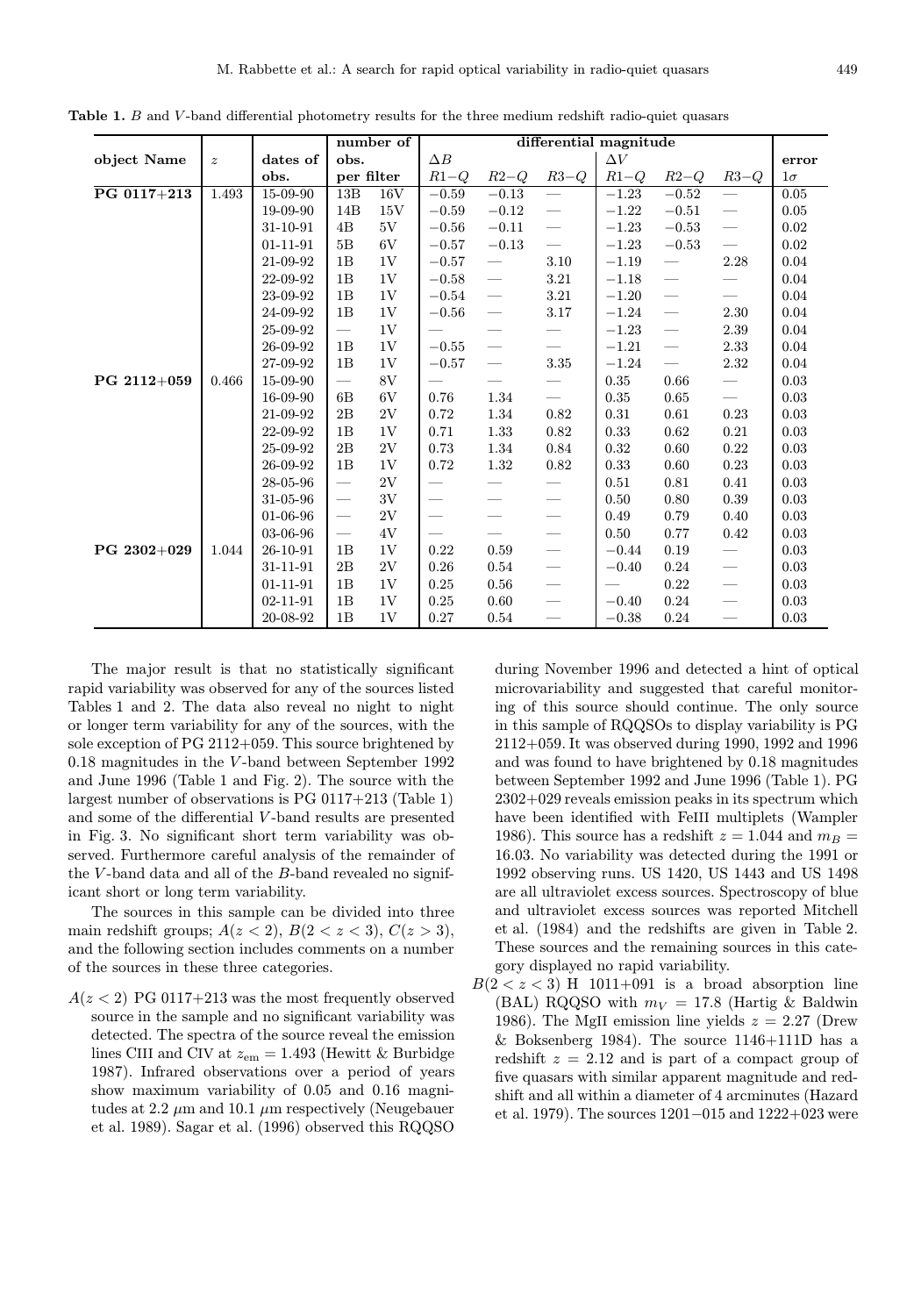|                    |                  |                | number of     |                        |            |                                     |            |
|--------------------|------------------|----------------|---------------|------------------------|------------|-------------------------------------|------------|
| object Name        | $\boldsymbol{z}$ | dates of       | observations  | differential magnitude |            |                                     | error      |
|                    |                  | observations   | per filter    | $R1-Q$                 | $R2-Q$     | $R3-Q$                              | $1\sigma$  |
| <b>US 1420</b>     | 1.473            | 18-02-93       | 2V            | $-0.90$                | $-1.78$    | 0.30                                | 0.04       |
|                    |                  | 20-02-93       | 1V            | $-0.94$                | $-1.80$    | 0.28                                | 0.04       |
|                    |                  | 21-02-93       | $2\mathrm{V}$ | $-0.94$                | $-1.82$    | $0.34\,$                            | $0.04\,$   |
|                    |                  | 23-02-93       | $1\mathrm{V}$ | $-0.93$                | $-1.82$    | $\rm 0.32$                          | $\rm 0.04$ |
| <b>US 1443</b>     | 1.564            | 18-02-93       | $2\mathrm{V}$ | $-0.97$                | $-0.74$    | $-0.52$                             | 0.03       |
|                    |                  | 21-02-93       | $2\mathrm{V}$ | $-0.95$                | $-0.75$    | $-0.50$                             | 0.03       |
|                    |                  | 23-02-93       | $2\mathrm{V}$ | $-0.98$                | $-0.72$    | $-0.52$                             | 0.03       |
| <b>US 1498</b>     | 1.406            | 18-02-93       | $2\mathrm{V}$ | 0.10                   | $-0.44$    | 0.37                                | 0.03       |
|                    |                  | 21-02-93       | $2\mathrm{V}$ | 0.10                   | $-0.44$    | $\rm 0.35$                          | $\rm 0.03$ |
|                    |                  | 23-02-93       | $2\mathrm{V}$ | 0.09                   | $-0.45$    | 0.34                                | 0.03       |
| BR 0945-04         | 4.118            | 22-02-93       | $2\mathrm{R}$ | $-3.59$                | $-2.02$    |                                     | 0.07       |
|                    |                  |                | $2\mathrm{R}$ | $-3.52$                |            | $\frac{1}{2}$                       |            |
|                    |                  | 24-02-93       | $3{\rm R}$    |                        | $-1.95$    | $\frac{1}{1}$                       | 0.03       |
|                    | 2.27             | 19-12-95       | $2\mathrm{R}$ | $-3.54$                | $-1.97$    |                                     | 0.03       |
| $H$ 1011+091       |                  | 18-02-93       |               |                        | $-1.15$    | $-1.61$                             | 0.03       |
|                    |                  | 21-02-93       | $2\mathbf{R}$ | 0.12                   | $1.12\,$   | $-1.58$                             | $\rm 0.03$ |
|                    |                  | 23-02-93       | $2\mathbf{R}$ | 0.11                   | $-1.10$    | $-1.60$<br>$\overline{\phantom{0}}$ | 0.03       |
| <b>BRI</b> 1013+00 | 4.38             | 22-02-93       | $2\mathrm{R}$ | $-2.76$                | $-2.89$    |                                     | 0.03       |
|                    |                  | 24-02-93       | $2\mathrm{R}$ | $-2.78$                | $-2.89$    | $\equiv$                            | 0.03       |
| BR 1033-03         | 4.50             | 22-02-93       | 2R            | $-1.13$                | $-2.59$    |                                     | 0.03       |
| <b>BRI</b> 1050-00 | 4.29             | 22-02-93       | $2\mathbf{R}$ | $-0.37$                | $0.20\,$   | $\overline{\phantom{0}}$            | 0.04       |
|                    |                  | 19-12-95       | $2\mathrm{R}$ | $-0.32$                | 0.22       | $\frac{1}{1}$                       | 0.04       |
| BRI 1108-07        | 3.94             | 22-02-93       | $2\mathbf{R}$ | $-0.38$                | $-1.83$    |                                     | 0.04       |
| BRI 1110+01        | 3.93             | 22-02-93       | $2\mathbf{R}$ | $-1.67$                | $-1.87$    | $\equiv$                            | 0.04       |
| BR 1144-08         | 4.16             | 22-02-93       | $2\mathrm{R}$ | $-2.60$                | $-1.83$    | $\qquad \qquad$                     | 0.04       |
| $1146 + 111D$      | 2.12             | 18-02-93       | $2\mathrm{R}$ | $-0.20$                | 0.15       | $-2.03$                             | 0.03       |
|                    |                  | 20-02-93       | $2\mathbf{R}$ | $-0.20$                | $0.13\,$   | $-2.04$                             | 0.03       |
|                    |                  | 21-02-93       | $2\mathrm{R}$ | $-0.18$                | 0.17       | $-2.00$                             | 0.03       |
|                    |                  | 23-02-93       | $2\mathrm{R}$ | $-0.19$                | 0.18       | $-1.99$                             | 0.03       |
| $1159 + 123$       | 3.51             | 18-02-93       | $2\mathbf{R}$ | 0.23                   | $-0.29$    | $0.44\,$                            | 0.04       |
|                    |                  | 20-02-93       | $2\mathrm{R}$ | 0.21                   | $-0.28$    | 0.47                                | 0.04       |
|                    |                  | 21-02-93       | $2\mathrm{R}$ | 0.20                   | $-0.29$    | 0.44                                | 0.04       |
| $1201 - 015$       | 2.26             | 19-02-93       | $2\mathrm{R}$ | $-3.39$                | $-2.38$    |                                     | $0.04\,$   |
|                    |                  | 21-02-93       | $1\mathrm{R}$ | $-3.44$                | $-2.34$    | $-0.68$                             | 0.04       |
|                    |                  | 23-02-93       | $2\mathrm{R}$ | $-3.45$                | $-2.33$    | $-0.67$                             | 0.04       |
| BR 1202-07         | 4.70             | 22-02-93       | $2\mathrm{R}$ | $-0.03$                | $-0.61$    |                                     | 0.07       |
| $1222 + 023$       | 2.05             | 19-02-93       | $2\mathrm{R}$ | $-3.00$                | 0.92       | $-1.81$                             | 0.05       |
|                    |                  | 21-02-93       | $2\mathrm{R}$ | $-3.02$                | 0.92       | $-1.81$                             | 0.05       |
|                    |                  | $23 - 02 - 93$ | $2\mathbf{R}$ | $-2.98\,$              | $\rm 0.93$ | $-1.76$                             | $\rm 0.05$ |
| PG 1247+268        | 2.041            | 18-02-93       | 1R            | 1.37                   | 2.03       | 1.73                                | 0.03       |
|                    |                  | 21-02-93       | $2\mathbf{R}$ | $1.35\,$               | $2.06\,$   | $1.77\,$                            | 0.03       |
| W 61972            | 1.92             | 18-02-93       | $2\mathrm{R}$ | 0.51                   | $-1.20$    | $-1.83$                             | 0.02       |
|                    |                  | 21-02-93       | $2\mathrm{R}$ | 0.51                   | $-1.20$    | $-1.82$                             | 0.02       |
|                    |                  | 23-02-93       | $1\mathrm{R}$ |                        | $-1.20$    | $-1.85$                             | 0.02       |
| PG 1329+412        | 1.93             | 18-02-93       | $2\mathbf{R}$ | $-0.67$                | 0.79       | $-1.55$                             | $\rm 0.03$ |
|                    |                  | 23-02-93       | 2R            | $-0.67$                | 0.77       | $-1.54$                             | 0.03       |
| <b>BRI 1500+08</b> | 3.96             | $23 - 02 - 93$ | $2\mathbf{R}$ | $-0.82$                | $-0.92$    | $\overline{\phantom{0}}$            | 0.07       |
|                    |                  | 17-03-94       | 2R            | $-0.86$                |            |                                     | $0.07\,$   |

Table 2. *V* or *R*-band differential photometry results for twenty high redshift radio-quiet quasars

detected optically and listed by MacAlpine & Williams (1981). 1201–015 has an estimated  $m_V = 18.0$ , and emission lines  $\lambda 3970$  and  $\lambda 4560$  believed to be  ${\rm Ly}\alpha$  and OIv yielding  $z = 2.26$ ; 1222+023 has  $z = 2.05$  and an estimated  $m_V = 17.0$ . PG 1247+268 was observed by Green et al. (1980). The optical spectrum shows four strong emission features  $Ly\alpha+ NV$ , SiIV+ OIV, CIV and CIII with  $z = 2.041$  and  $m_V = 15.8$ .

 $C(z > 3)$  1159+123 discovered by Hazard et al. (1984) using objective prism plates from the UK Schmidt telescope is a strong emission-line RQQSO with  $z_{em}$  = 3.51 and  $m_V = 17.5$ . Irwin et al. (1991) carried out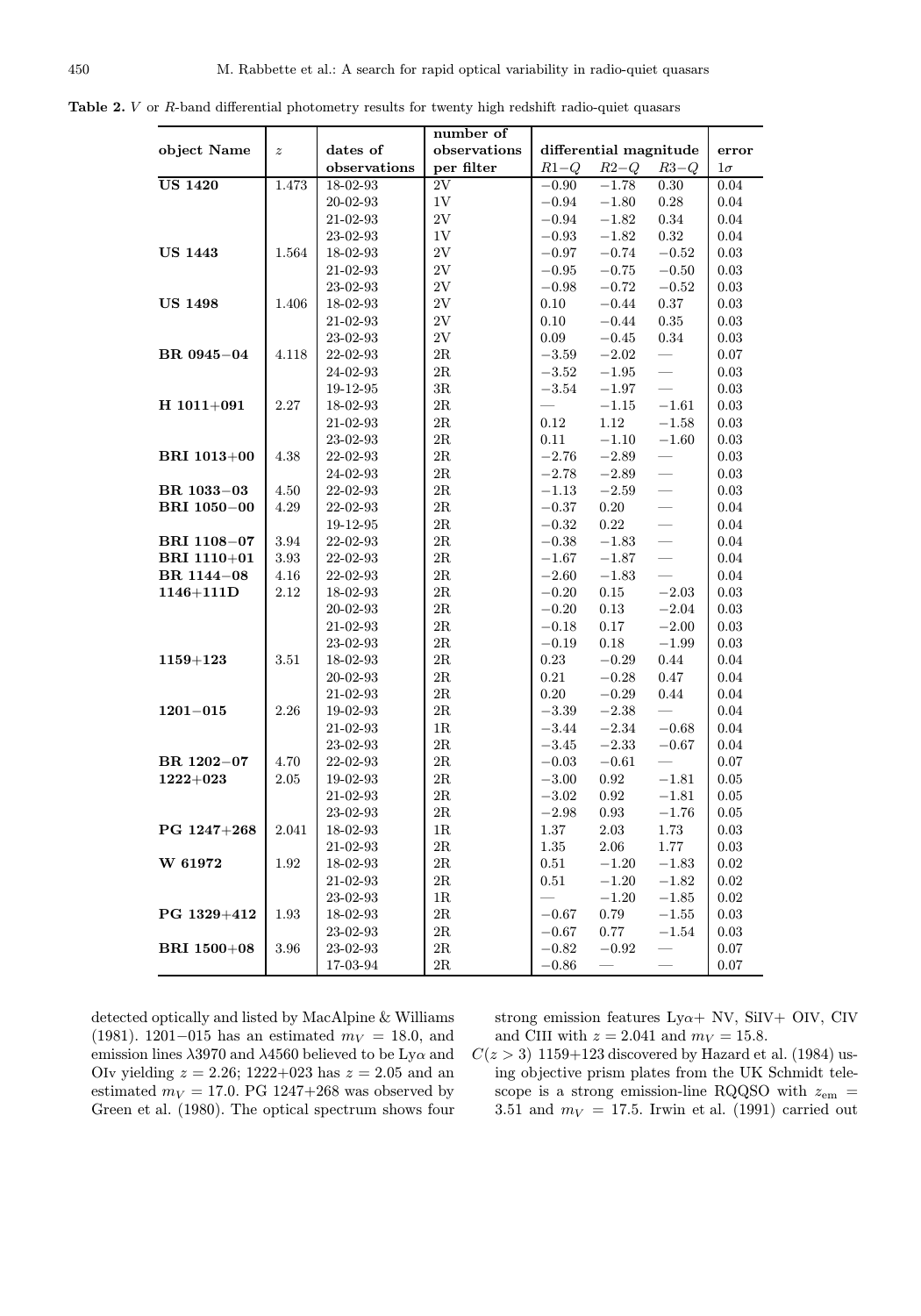a very successful multicolour survey in  $B$ ,  $R$  and  $I$ (selected  $B-R$ ) to search for high redshift quasars. Using this method they found 27 quasars at  $z > 4$ . Rband data for nine of these high redshift quasars are given in Table 2: BR 0945-0411,  $m_R = 18.80$ ; BRI  $1013+0035$ ,  $m_R = 18.80$ ;  $BR$  1033-0327,  $m_R = 18.50$ ;  $BRI$  1050–0000,  $m_R = 18.59$ ;  $BRI$  1108–0747,  $m_R =$ 18.13; BRI 1110+0106,  $m_B = 18.30$ ; BR 1144-0723,  $m_R = 18.60$ ; BR 1202–0725,  $m_R = 18.70$  and BRI  $1500+0824$ ,  $m_R = 19.25$ . No variability was found, however the search for optical variability in these high redshift RQQSOs will continue.

#### 4. Discussion

The mechanisms that make some quasars radio-loud and others radio-quiet are not well understood but the major differences may be attributable to the spin of the black hole (Wilson & Colbert 1995). There are a number of well established distinctions between the two classes. (i) Radio-loud quasars are associated with elliptical host galaxies and radio-quiet quasars tend to reside in spiral galaxies. The mean absolute magnitude of the underlying galaxies of radio-loud quasars is similar to that of radio galaxies, however the host galaxies of radio-quiet quasars are  $0.6 - 1.0$  magnitudes less luminous (Smith et al. 1986; Véron-Cetty & Woltjer 1990). Recent deep near infrared (K-band) imaging of host galaxies of quasars revealed that more than half of RQQSOs appear to lie in galaxies that are dominated by an exponential disk (Taylor et al. 1996). Those RQQSOs that have elliptical host galaxies show signs of interaction and are in general more luminous than those that reside in disk galaxies. There is also some evidence to suggest that a large majority of low-luminosity radio-quiet AGN lie in disk galaxies but a significant fraction of RQQSOs more luminous than  $M_V \approx -23.5$  have elliptical host galaxies. (ii) Unlike RQQSOs, radio-loud quasars produce large scale jets and lobes and can be defined by their radio luminosity – those with  $L(5 \text{ GHz}) < 10^{25} \text{ W Hz}^{-1} \text{ sr}^{-1}$  are classified as RQQSOs, and those with  $L(5 \text{ GHz}) > 10^{25} \text{ W Hz}^{-1} \text{ sr}^{-1}$ as radio loud quasars (Miller et al. 1990). (iii) Gammaray results recently obtained by the Compton Gamma Ray Observatory (CGRO) have produced evidence for two classes of AGN (Dermer & Gehrels 1995). These classes are defined by their redshift, luminosity distributions and high energy spectral properties. The first class of objects have redshifts ≤ 0.06 and 50−150 keV luminosities in the range  $10^{41}-10^{44}$  ergs<sup>-1</sup>. Associated with this group are Seyfert galaxies, RQQSOs and radio-galaxies viewed at large angles with respect to the radio jet axis. The gammaray spectra for these sources soften between ∼ 100 keV and several MeV. The second class of source consists of blazars with redshifts as large as 2.3 which have detectable fluxes of gamma-rays above 100 MeV with emission extending into the GeV band. This class of source probably

consists of AGN that are observed close to the axis of a radio jet. So far no RQQSO has been detected at gamma ray energies above 10 MeV.

Unlike radio-loud quasars, intensive optical monitoring of RQQSOs only started in the early 1990s. Gopal-Krishna et al. (1995) monitored a sample of six optically bright and luminous RQQSOs ( $m_V \approx 16$  and  $M_V < -23$ ) and found strong hints for variability in three RQQSOs; PG 0946+301 displayed an R-band increase of  $\sim 0.05$ magnitudes in a time of  $\sim$  0.5 hr; PG 1049–006 varied in V -band by ∼ 0.05 magnitudes in ∼ 0.6 hr and PG 1206+459 varied by 0.04 magnitudes in  $\sim 2$  hr in the R-band. Sagar et al. (1996) reported that the flux density from PG 1444+407 dropped by 0.04 magnitudes in  $\sim 0.5$  hr in the R-band. Sagar et al. (1996) also reported long-term variability (over  $\sim 1$  yr) for four RQQSOs in their sample, with the largest variability of about 0.15 magnitudes in 11 months, recorded for the source PG 1049−005. Jang & Miller (1995) reported intranight variability in the RQQSO II Zw 175 which varied by  $\sim 0.05$ magnitudes over a period of 4 days. The reported detection of variability in RQQSOs is not in conflict with the results presented here and in Tables 1 and 2, because the small levels of variability would not have been detected above the  $3\sigma$  level in many of the sources monitored in this survey. One source, PG 2112+059, displayed longterm variability decreasing by  $0.18$  magnitudes in the  $V$ band over a period of almost four years.

The long term variability of large samples of opticallyselected quasars have been studied over decades (Hook et al. 1994; Cristiani et al. 1996). In these samples, a strong negative correlation between variability and quasar luminosity was found with the more luminous quasars displaying less variability. This result is interesting considering that RQQSOs in this sample all have high luminosities  $(-27 < M_V < -30)$ , and no rapid optical or night to night variability was detected in any of the sources.

# 4.1. Radio results on RQQSOs

The radio spectra of RQQSOs probably have contributions from three components: (i) optically thin synchrotron from star forming regions in the disk of the host galaxy and in a circumnuclear starburst, (ii) optically thin synchrotron from an extended or possibly jet-like component powered by an active nucleus and (iii) partially opaque synchrotron from a compact VLBI-scale core. In an extensive survey of RQQSOs, Kellermann et al. (1994) obtained VLA maps which show extended and double lobe radio structures in some sources that are similar to those observed in radio-loud quasars. The RQQSOs mostly have a radio luminosity well in excess of the  $10^{22}$  W Hz<sup>-1</sup> found for most normal spiral and elliptical galaxies and hence the radio emission is not simply that from the underlying galaxy. It is quite possible that for sensitivity reasons quasars with additional low-surface brightness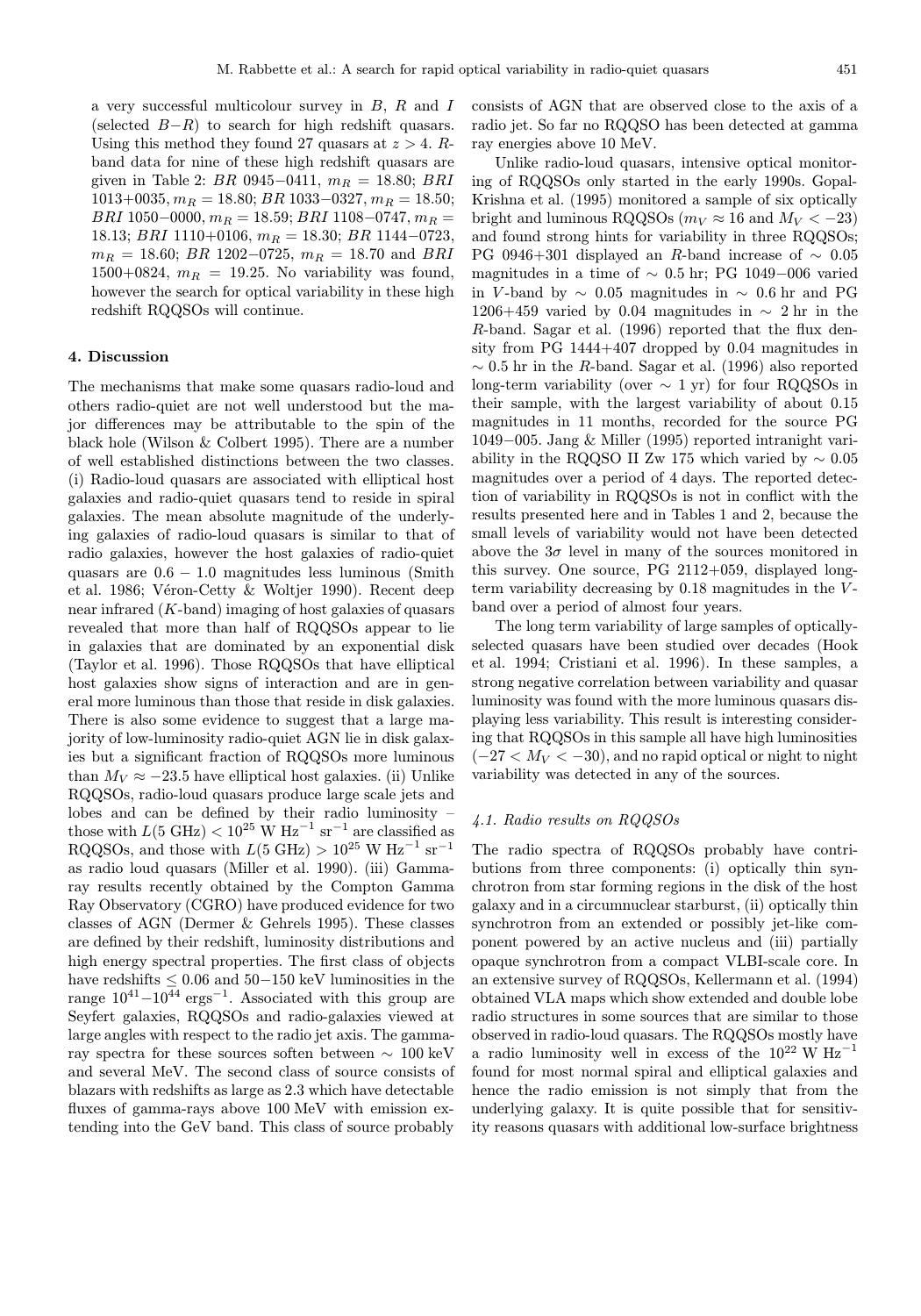features may have been missed in the VLA mapping of the radio-quiet sources. Nevertheless, a number of the radioquiet quasars in the Kellermann et al. (1994) survey (e.g. 0953+41; 1116+21; 1634+70) are well resolved and show extended structure ranging between 49 and ∼ 300 kpc. Recent VLA results (Barvainis et al. 1996) revealed heterogeneous spectral shapes in the radio spectra of a sample of RQQSOs that could be classified into general categories similar to radio loud quasars. Furthermore variability was discovered for seven sources most of which had flat or inverted radio spectra. In one source VLBI revealed that essentially all the flux emanated from one compact subparsec core. The radio results on these types of sources appear to be inconsistent with starburst models and imply that the cores of many RQQSOs may be scaled down versions of those found in radio loud quasars (Stein 1996).

# 4.2. The remarkable RQQSOs, IRAS 13349+2438 and PG 1416−129

Recent new results have highlighted the unusual properties of two RQQSOs, both of which lie near the top of the upper band of radio emission for RQQSOs ( $R \sim$ 1). The first source IRAS 13349+2438 was initially detected through its strong infrared emission (Beichman et al. 1986) and has been classified as a radio-quiet, infrared bright quasar with a value of  $R = 1.9$ . It has a redshift of  $z = 0.107$  and a high polarisation which rises from 1.4% at 2.2  $\mu$ m (*K*-band) to 8% at 0.36  $\mu$ m (*U*-band). Wills et al. (1992) found no variability of the polarisation or flux density on timescales from days to months and discussed a bipolar geometry to account for its polarisation and other properties. VLA observations revealed an unresolved source with an unusual radio spectrum with a maximum flux density of 7 mJy at a frequency of 5 GHz. The origin of the peaked radio emission is not understood but absorption of the radio emission may occur in the dusty dense interstellar medium and also the contributions of different spectra from several source components may be involved.

IRAS 13349+2438 has high polarisation, strong FeII emission and is radioquiet but no broad absorption lines (BAL) have been observed. IRAS 13349+2438 has been observed on several occasions by ROSAT where the source was found to vary by a factor of 4.1 in about one year and about 25% in one week (Brandt et al. 1996) but showed no evidence for the large intrinsic absorption of soft X-rays by cold neutral matter. The soft X-ray variability excluded electron scattering for most of the soft X-rays and suggest absorption by a warm ionized gas with internal dust.

Recent ASCA observations of IRAS 13349+2438 discovered for the first time rapid X-ray variability or blazar like behaviour in a RQQSO. The source displayed intensity variations on two separate occasions by factors of two on timescales of only a few hours without any significant spectral changes (Brinkmann et al. 1996). There is

also some evidence in the X-ray data for even more rapid variability. The 0.6 to 8 keV spectrum was fitted with a power law with  $\Gamma = 2.40$  which is steeper than the average value of  $\Gamma = 1.9$  found for RQQSOs in the ASCA band. Brinkmann et al. (1996) point out that the line of sight to the quasar may graze the edge of the torus and suggest that small changes in viewing conditions could produce marked changes in intensity and spectral shape. However it is difficult to understand how changes in viewing conditions could produce such rapid variability with no significant spectral changes. It is plausible that IRAS 13349+2438 is an example of a radio loud quasar that is viewed through a dusty ionizing outflow, possibly associated with a merger, that severely attenuates the radio emission so that the source is classified as a RQQSO. In this context it should be noted that the quasar III Zw 2 could be classified as a RQQSO at 5 GHz but the radio spectrum rises steeply toward higher frequencies and this source is radio-loud when the 90 GHz flux density is adopted (Schnopper et al. 1978). Further observations of IRAS 13349+2438 across the full spectrum including VLBI searches for a compact self-absorbed component or indeed multiple source components may help elucidate the nature of this unusual hybrid type source.

The second unusual RQQSO is PG 1416−129 at  $z = 0.129$ . It has been classified (Turnshek & Grillmair 1986; Ulrich 1988) as a broad absorption line quasar  $(BALQSO)$ . The value of R is 1.1 and similar to IRAS 13349+2438 it lies near the top of the upper band for RQQSOs which is also heavily populated with BALQSOs (Francis et al. 1995). This source has a soft X-ray excess (de Kool & Meurs 1994) and the hardest spectral index of any source in the energy range 2−20 keV when observed with GINGA (Williams et al. 1992). Staubert & Maisack (1996) detected this bright RQQSO at energies above 50 keV with the OSSE telescope on CGRO and the flux was found to be variable on a timescale of days during the 14 day observation.

The BAL classification of this source has been questioned by Green & Mathur (1996) who proposed that large values of the optical to X-ray slope  $(\alpha_{\text{ox}} > 1.8)$  be the defining characteristic of BALQSOs. They report a low value of  $(\alpha_{\text{ox}} \sim 1.4)$  for PG 1416–129 and suggest further observations with HST to check the BAL classification. VLA observations of PG 1416−129 reveal unusual results for a RQQSO: (i) the radio source consists of an unresolved core coincident with an extended component that is assumed not to be an unrelated background source (Kellermann et al. 1994), (ii) the source varied by a factor of 4.5 over a period of ten years and could have been more variable given the very limited monitoring at radio frequencies and (iii) the radio spectrum is consistent with a flat or inverted spectrum (Barvainis et al. 1996). No VLBI observations have been reported for PG 1416−129 but one of the other variable RQQSOs PG 1216+069 was detected with essentially all of its flux in the VLBI core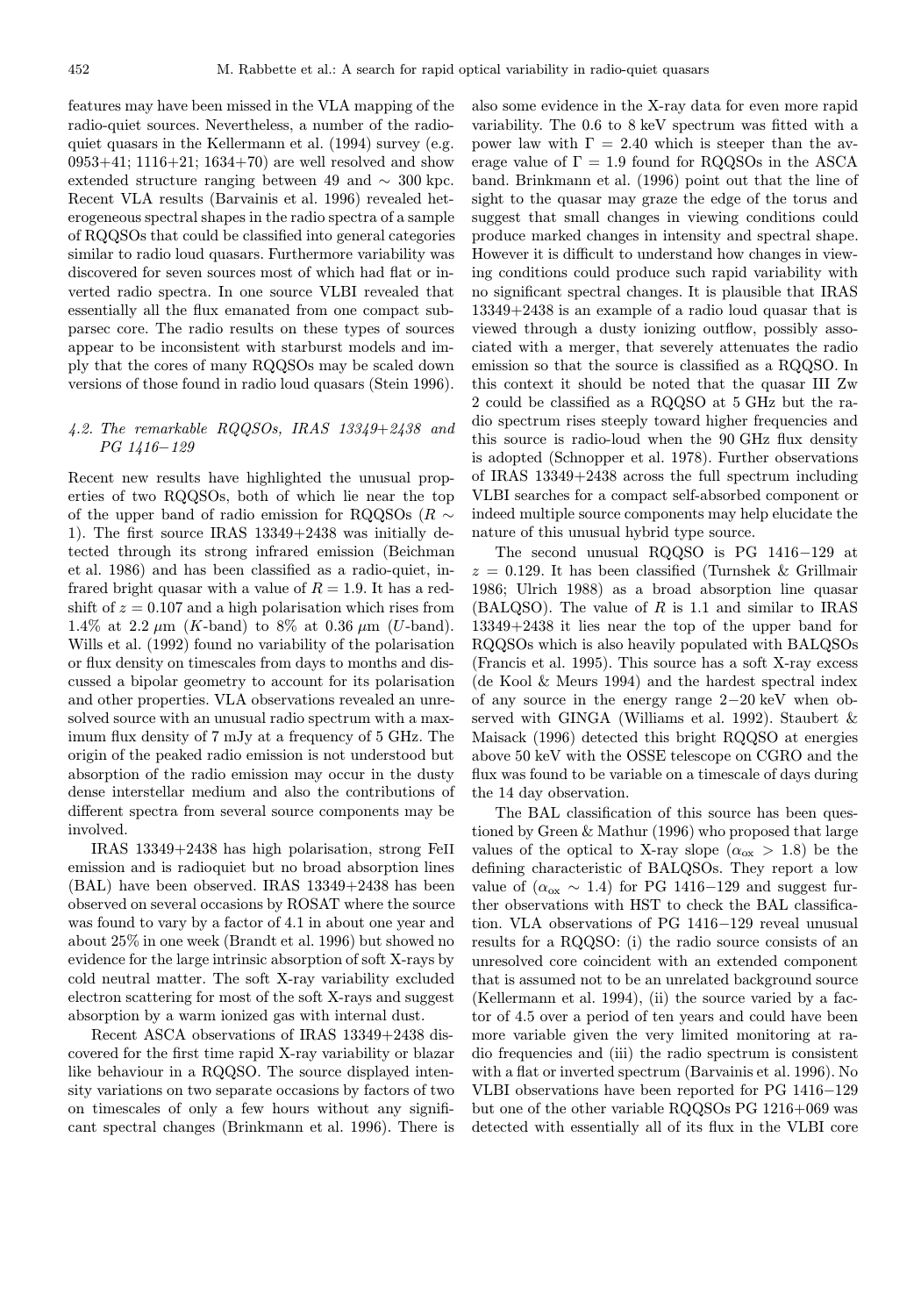and the high brightness temperature limit confirmed the self-absorbed synchrotron hypothesis for the flat spectrum component (Barvainis et al. 1996). This component may well be a scaled-down version of the radio sources observed in radio loud quasars and future VLBI observations of PG 1416−129 may also reveal a similar component.

# 5. Conclusions

A long-term survey of a sample of high luminosity (−27 <  $M_V < -30$ ) and medium to high redshift (0.466  $< z <$ 4.7) radio-quiet quasars was undertaken, in order to search for short and long term optical variability on timescales of hours to years. A large sample of 23 RQQSOs was observed, with a total observation time of about 60 hours spread over a period of several years. Long-term variability was detected in the RQQSO PG 2112+059 when it varied by 0.18 magnitudes in the V -band between 1992 and 1996. No rapid variability was observed in any of the sources in this sample of RQQSOs. The finding charts are included because they identify the RQQSO and the reference stars used in the photometry and hence are available to other observers.

There have been a few reports of rapid optical variability in a number of RQQSOs but these reports are not in conflict with the results presented here because such small variability would not have been detected in many of the sources monitored in this survey. The unusual properties of two sources are highlighted. These sources were not monitored in this survey but have recently been added to the list of sources for study. The remarkable source IRAS 13349+2438 combines some of the properties of blazars and radio quiet quasars and hence further observations may elucidate the nature of this hybrid source. The two unusual sources have  $R$  values near the top of the range for RQQSOs and also have unusual radio spectra that may signify the presence of several source components. Further observations with VLA and VLBI should reveal new and enlightening views on the radio properties of these sources.

Acknowledgements. The Jacobus Kapteyn Telescope on the island of La Palma is operated by the Royal Greenwich Observatory at the Spanish Observatorio del Roque de los Muchachos of the Institato de Astrofisica de Canarias. We are grateful to Catherine Handley and Matt Delaney for their help in the preparation of this paper.

#### References

- Abramowicz M.A., Bao G., Lanza A., Zhang X.H., 1991, A&A 245, 454
- Barvainis R., Lonsdale C., Antonucci, 1996, AJ 111, 1431
- Beichman C.A., Soifer B.T., Helou G., et al., 1986, ApJ 308, L1
- Brandt W.N., Fabian A.C., Pounds K.A., 1996, MNRAS 278, 326
- Brinkmann W., Kawai N., Ogasaka Y., Siebert J., 1996, A&A 316, L9
- Cristiani S., Trentini S., La Franca F., et al., 1996, A&A 306, 395
- Crusius A., Schlickeiser R.A., 1988, A&A 196, 327
- de Kool M., Meurs E.J.A., 1994, A&A 281, L65
- Dermer C.D., Gehrels N., 1995, ApJ 447, 103
- Drew J.E., Boksenberg A., 1984, MNRAS 211, 813
- Francis P.J., Hooper E.J., Impey C.D., 1993, AJ 106, 417
- Gopal-Krishna, Subramanian K., 1991, Nat 349, 766
- Gopal-Krishna, Sagar R., Wiita P.J., 1995, MNRAS 274, 701
- Gopal-Krishna, Wiita P.J., Altieri B., 1993, A&A 271, 89
- Green R.F., Pier J.R., Schmidt M., et al., 1980, ApJ 239, 483
- Green P.J., Mathur S., 1996, ApJ 462, 637
- Hartig G.F., Baldwin J.A., 1986, ApJ 302, 64
- Hazard C., Arp H.G., Morton D.C., 1979, Nat 282, 271
- Hazard C., Terlevich R., McMahon R., et al., 1984, MNRAS 211, 45p
- Hewitt A., Burbidge G., 1987, ApJS 63, 1
- Hook I.M., McMahon R.G., Boyle B.J., Irwin M.J., 1994, MNRAS 268, 305
- Hughes P.A., Aller H.D., Aller M.F., 1986, ApJ 341, 68
- Irwin M.J., McMahon R.G., Hazard C., 1991, in: The Space Distribution of Quasars, Crampton D. (ed.) APS Conf. Ser. 21, 117
- Jang M., Miller H.R., 1995, ApJ 452, 582
- Kellermann K.I., Sramek R.A., Schmidt M., Shaffer D.B., Green R., 1989, AJ 98, 1195
- Kellermann K.I., Sramek R.A., Schmidt M., Green R., Shaffer D.B., 1994, AJ 108, 1163
- MacAlpine G.M., Williams G.A., 1981, ApJS 45, 113
- Mangalam A.V., Witta P.J., 1993, ApJ 406, 420
- Marscher A.P., 1980, ApJ 239, 296
- Mathur S., Elvis M., Singh K.P., 1995, ApJ 455, L9
- McBreen B., Metcalfe L., 1987, Nat 330, 348
- Miller L., Peacock J.A., Mead A.R.G., 1990, MNRAS 244, 207
- Mitchell K.J., Warnock III A., Usher P.D., 1984, ApJ 287, L3
- Neugebauer G., Soifer B.T., Matthews K., Elias J.H., 1989, AJ 97, 957
- Pica A.J., Smith A.G., Webb J.R., et al., 1988, AJ 96, 1215
- Qian S.J., Quirrenbach A., Witzel A., et al., 1991, A&A 241, 15
- Rabbette M., McBreen B., Steel S., Smith N., 1996, A&A 310, 1
- Romero G.E., Surpi G., Vucetich H., 1995, A&A 301, 641
- Sagar R., Gopal-Krishna, Wiita P.J., 1996, MNRAS 281, 1267
- Schnopper H.W., Delvaille J.P., Epstein J.P., et al., 1978, ApJ 222, L91
- Smith E.P., Heckman T.M., Bothun G.D., Romanishin W., Balick B., 1986, ApJ 306, 64
- Sopp H.M., Alexander, P., 1991, MNRAS 251, 14p
- Staubert R., Maisack M., 1996, A&A 305, L41
- Stein W.A., 1996, AJ 112, 909
- Storrie-Lombardi L.J., McMahon R.G., Irwin M.J., 1996, ApJ 468, 121
- Taylor G.L., Dunlop J.S., Hughes P.H., Robson E.I., 1996, MNRAS 283, 930